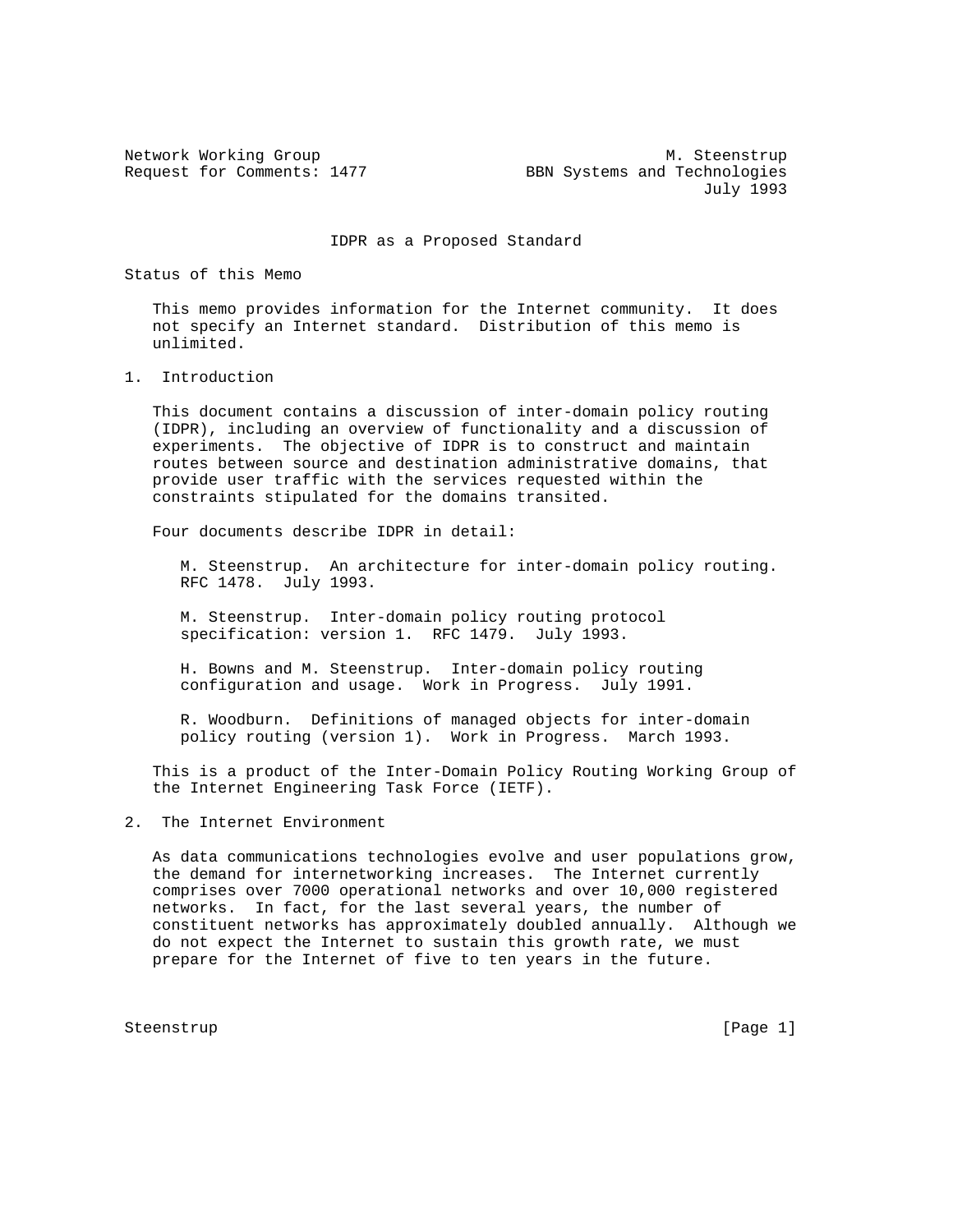Internet connectivity has increased along with the number of component networks. Internetworks proliferate through interconnection of autonomous, heterogeneous networks administered by separate authorities. We use the term "administrative domain" (AD) to refer to any collection of contiguous networks, gateways, links, and hosts governed by a single administrative authority that selects the intra-domain routing procedures and addressing schemes, specifies service restrictions for transit traffic, and defines service requirements for locally-generated traffic.

 In the early 1980s, the Internet was purely hierarchical, with the ARPANET as the single backbone. The current Internet possesses a semblance of a hierarchy in the collection of backbone, regional, metropolitan, and campus domains that compose it. However, technological, economical, and political incentives have prompted the introduction of inter-domain links outside of those in the strict hierarchy. Hence, the Internet has the properties of both hierarchical and mesh connectivity.

 We expect that, over the next five years, the Internet will grow to contain O(10) backbone domains, most providing connectivity between many source and destination domains and offering a wide range of qualities of service, for a fee. Most domains will connect directly or indirectly to at least one Internet backbone domain, in order to communicate with other domains. In addition, some domains may install direct links to their most favored destinations. Domains at the lower levels of the hierarchy will provide some transit service, limited to traffic between selected sources and destinations. However, the majority of Internet domains will be "stubs", that is, domains that do not provide any transit service for any other domains but that connect directly to one or more transit domains.

 The bulk of Internet traffic will be generated by hosts in the stub domains, and thus, the applications running in these hosts will determine the traffic service requirements. We expect application diversity encompassing electronic mail, desktop videoconferencing, scientific visualization, and distributed simulation, for example. Many of these applications have strict requirements on loss, delay, and throughput.

 In such a large and heterogeneous Internet, the routing procedures must be capable of ensuring that traffic is forwarded along routes that offer the required services without violating domain usage restrictions. We believe that IDPR meets this goal; it has been designed to accommodate an Internet comprising O(10,000) administrative domains with diverse service offerings and requirements.

Steenstrup [Page 2]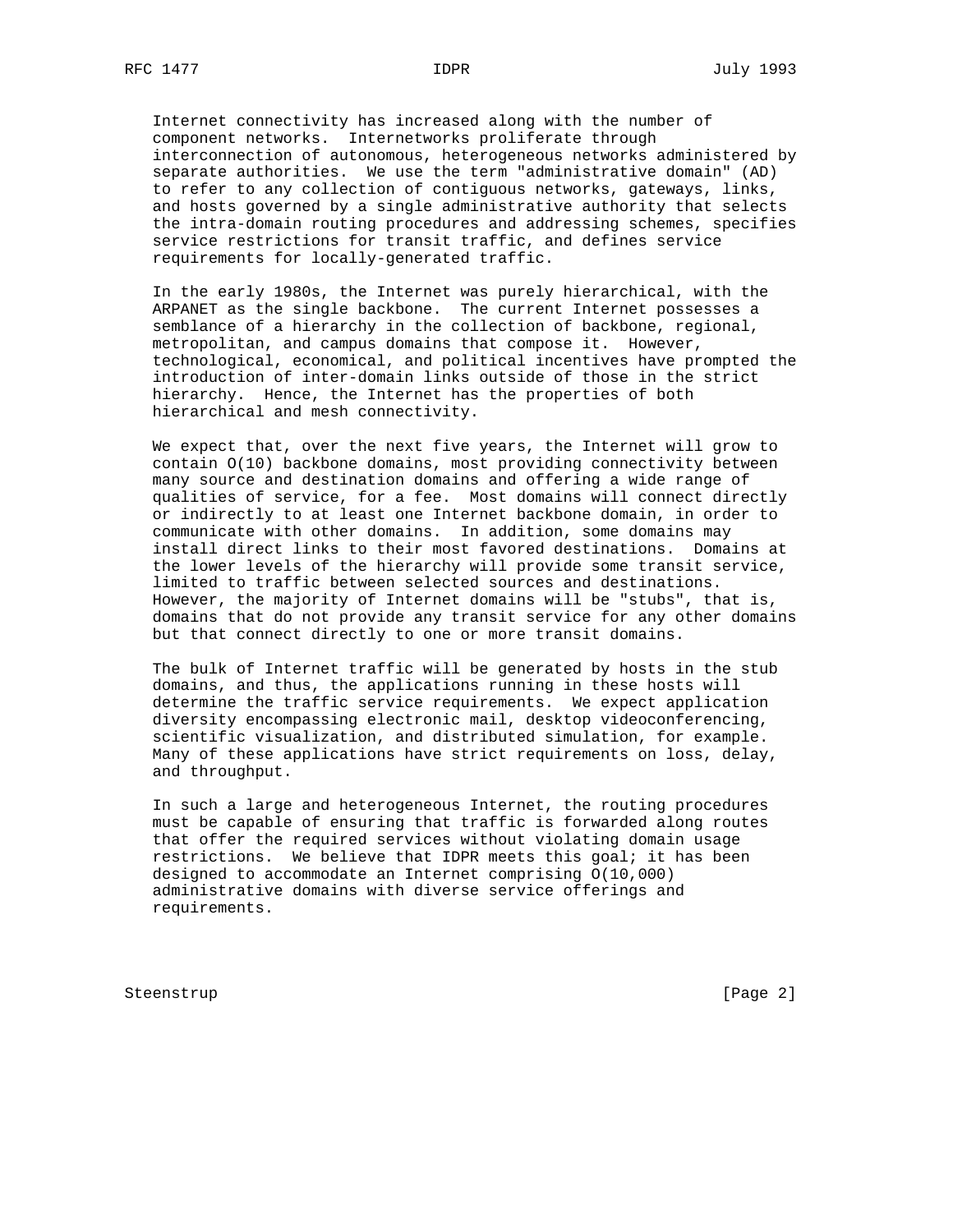3. An Overview of IDPR

 IDPR generates, establishes, and maintains "policy routes" that satisfy the service requirements of the users and respect the service restrictions of the transit domains. Policy routes are constructed using information about the services offered by and the connectivity between administrative domains and information about the services requested by the users.

#### 3.1 Policies

 With IDPR, each domain administrator sets "transit policies" that dictate how and by whom the resources in its domain should be used. Transit policies are usually public, and they specify offered services comprising:

- Access restrictions: e.g., applied to traffic to or from certain domains or classes of users.
- Quality: e.g., delay, throughput, or error characteristics.
- Monetary cost: e.g., charge per byte, message, or session time.

 Each domain administrator also sets "source policies" for traffic originating in its domain. Source policies are usually private, and they specify requested services comprising:

- Access: e.g., domains to favor or avoid in routes.
- Quality: e.g., acceptable delay, throughput, and reliability.
- Monetary cost: e.g., acceptable cost per byte, message, or session time.
- 3.2 Functions

The basic IDPR functions include:

- Collecting and distributing routing information, i.e., domain transit policy and connectivity information. IDPR uses link state routing information distribution, so that each source domain may obtain routing information about all other domains.
- Generating and selecting policy routes based on the routing information distributed and on source policy information. IDPR gives each source domain complete control over the routes it generates.

Steenstrup [Page 3]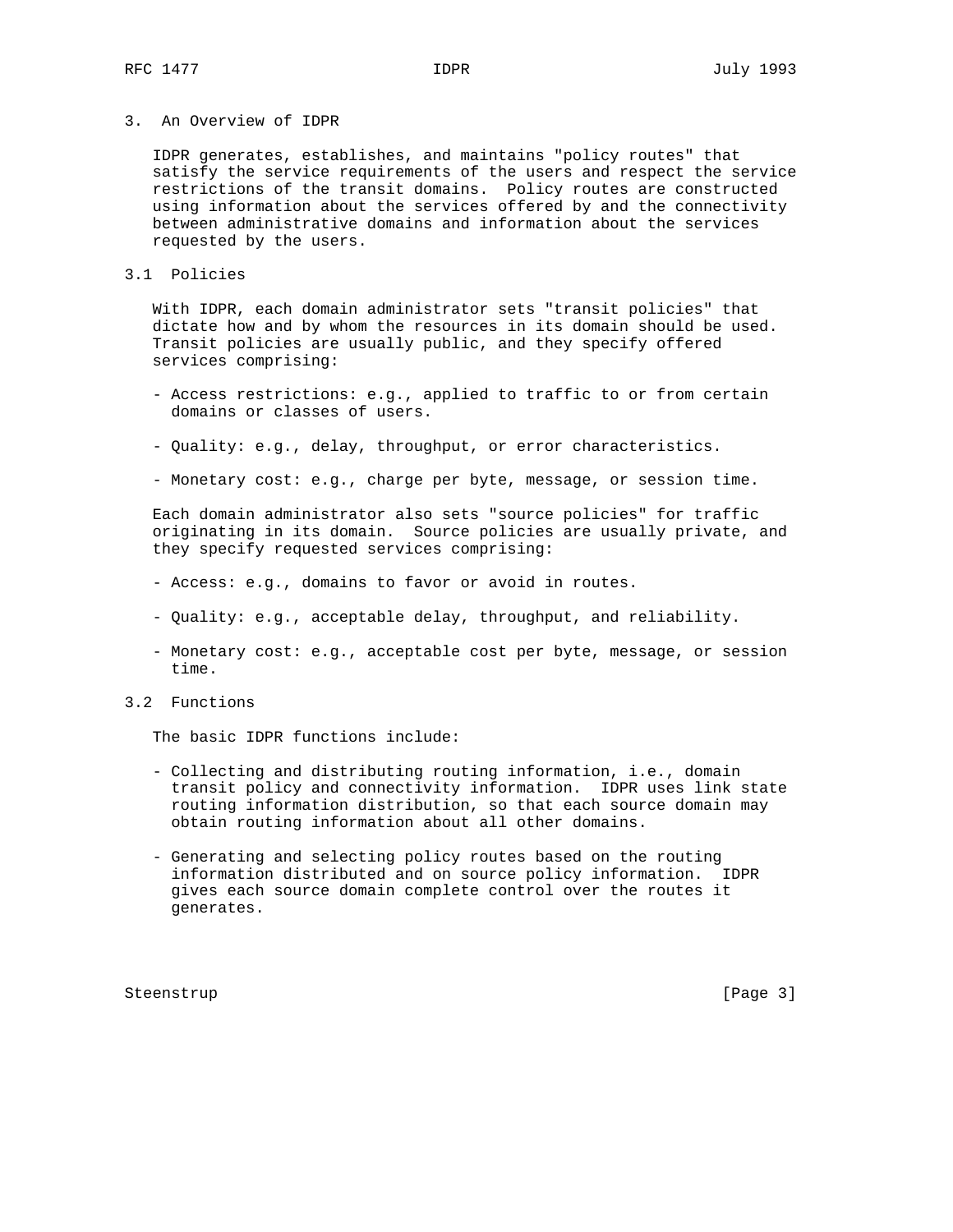- Setting up paths across the Internet, using the policy routes generated.
- Forwarding messages across and between administrative domains along the established paths. IDPR uses source-specified message forwarding, giving each source domain complete control over the paths traversed by its hosts' inter-domain traffic.
- Maintaining databases of routing information, inter-domain policy routes, forwarding information, and configuration information.
- 3.3 Entities

 Several different entities are responsible for performing the IDPR functions:

- "Policy gateways", the only IDPR-recognized connecting points between adjacent domains, collect and distribute routing information, participate in path setup, maintain forwarding information databases, and forward data messages along established paths.
- "Path agents", resident within policy gateways, act on behalf of hosts to select policy routes, to set up and manage paths, and to maintain forwarding information databases. Any Internet host can reap the benefits of IDPR, as long as there exists a path agent willing to act on its behalf and a means by which the host's messages can reach that path agent.
- Special-purpose servers maintain all other IDPR databases as follows:
	- o Each "route server" is responsible for both its database of routing information, including domain connectivity and transit policy information, and its database of policy routes. Also, each route server generates policy routes on behalf of its domain, using entries from its routing information database and using source policy information supplied through configuration or obtained directly from the path agents. A route server may reside within a policy gateway, or it may exist as an autonomous entity. Separating the route server functions from the policy gateways frees the policy gateways from both the memory intensive task of routing information database and route database maintenance and the computationally intensive task of route generation.
	- o Each "mapping server" is responsible for its database of mappings that resolve Internet names and addresses to

Steenstrup [Page 4]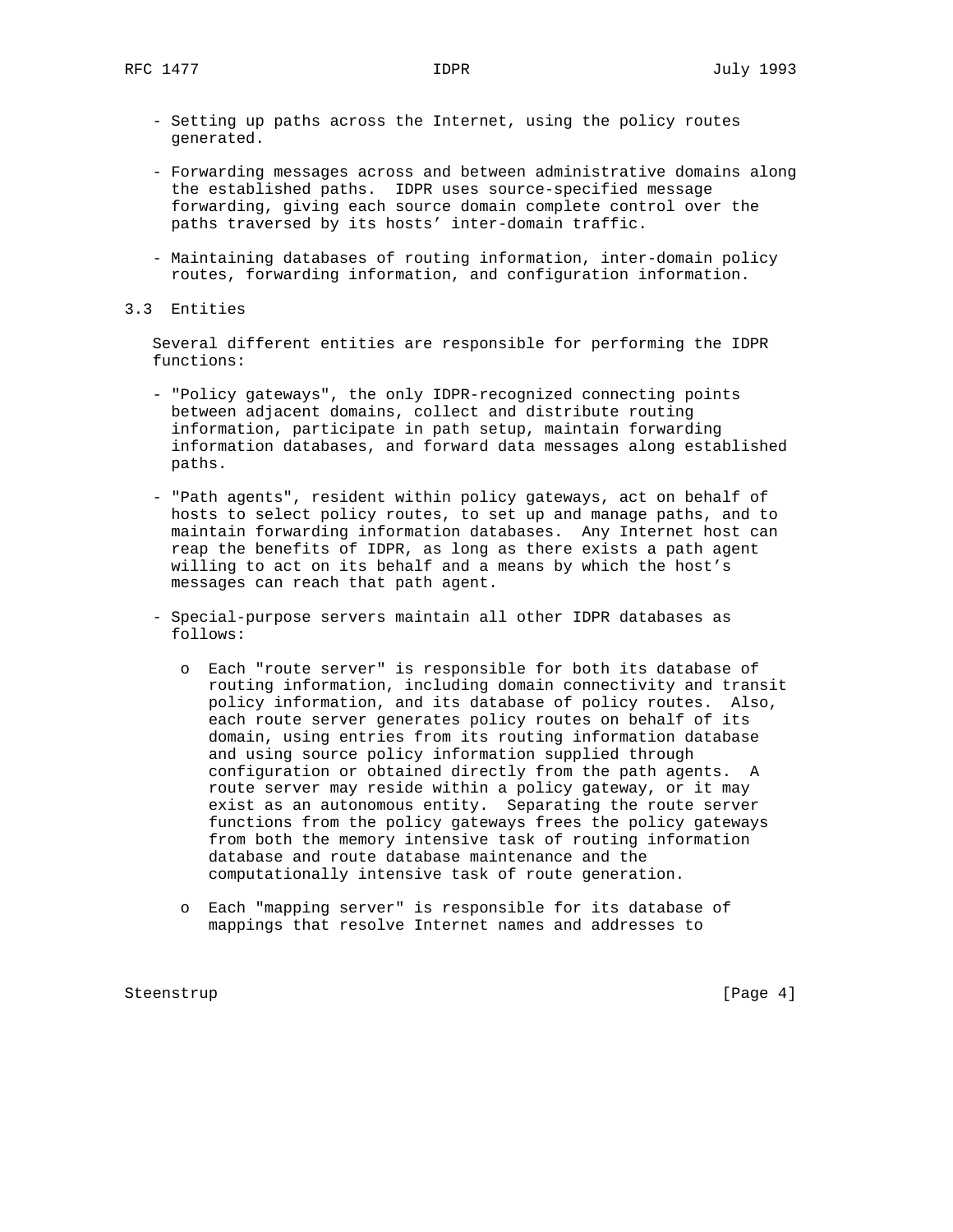administrative domains. The mapping server function can be easily integrated into an existing name service such as the DNS.

- o Each "configuration server" is responsible for its database of configured information that applies to policy gateways, path agents, and route servers in the given administrative domain. Configuration information for a given domain includes source and transit policies and mappings between local IDPR entities and their addresses. The configuration server function can be easily integrated into a domain's existing network management system.
- 3.4 Message Handling

There are two kinds of IDPR messages:

- "Data messages" containing user data generated by hosts.
- "Control messages" containing IDPR protocol-related control information generated by policy gateways and route servers.

 Within the Internet, only policy gateways and route servers must be able to generate, recognize, and process IDPR messages. Mapping servers and configuration servers perform necessary but ancillary functions for IDPR, and they are not required to execute IDPR protocols. The existence of IDPR is invisible to all other gateways and hosts. Using encapsulation across each domain, an IDPR message tunnels from source to destination across the Internet through domains that may employ disparate intra-domain addressing schemes and routing procedures.

4. Security

 IDPR contains mechanisms for verifying message integrity and source authenticity and for protecting against certain types of denial of service attacks. It is particularly important to keep IDPR control messages intact, because they carry control information critical to the construction and use of viable policy routes between domains.

4.1 Integrity and Authenticity

 All IDPR messages carry a single piece of information, referred to in the IDPR documentation as the "integrity/authentication value", which may be used not only to detect message corruption but also to verify the authenticity of the message's source IDPR entity. The Internet Assigned Numbers Authority (IANA) specifies the set of valid algorithms which may be used to compute the integrity/authentication

Steenstrup [Page 5]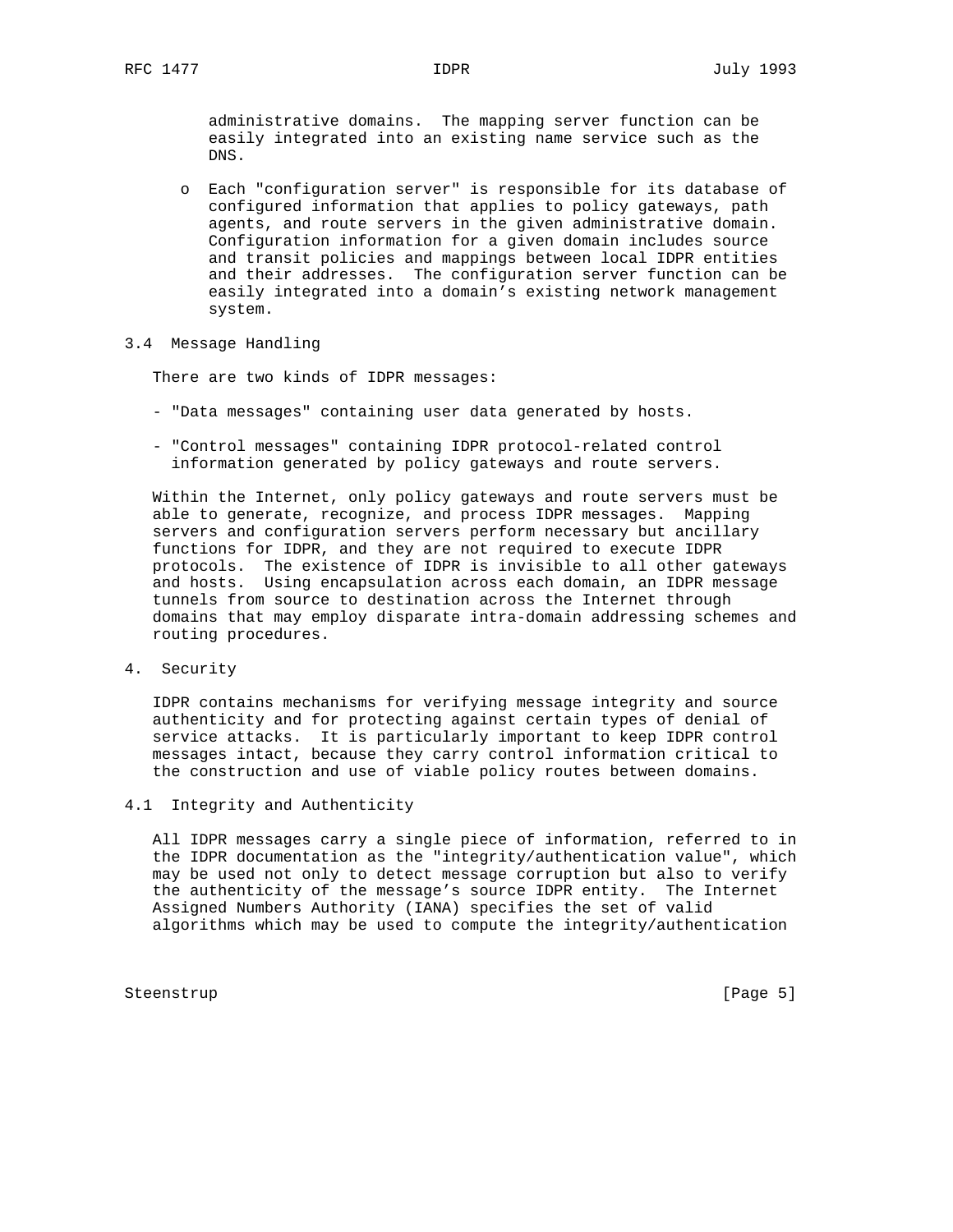values. This set may include algorithms that perform only message integrity checks such as n-bit cyclic redundancy checksums (CRCs), as well as algorithms that perform both message integrity and source authentication checks such as signed hash functions of message contents.

 Each domain administrator is free to select any integrity/authentication algorithm, from the set specified by the IANA, for computing the integrity/authentication values contained in its domain's messages. However, we recommend that IDPR entities in each domain be capable of executing all of the valid algorithms so that an IDPR message originating at an entity in one domain can be properly checked by an entity in another domain.

 IDPR control messages must carry a non-null integrity/authentication value. We recommend that control message integrity/authentication be based on a digital signature algorithm applied to a one-way hash function, such as RSA applied to MD5, which simultaneously verifies message integrity and source authenticity. The digital signature may be based on either public key or private key cryptography. However, we do not require that IDPR data messages carry a non-null integrity/authentication value. In fact, we recommend that a higher layer (end-to-end) procedure assume responsibility for checking the integrity and authenticity of data messages, because of the amount of computation involved.

#### 4.2 Timestamps

 Each IDPR message carries a timestamp (expressed in seconds elapsed since 1 January 1970 0:00 GMT) supplied by the source IDPR entity, which serves to indicate the age of the message. IDPR entities use the absolute value of a timestamp to confirm that the message is current and use the relative difference between timestamps to determine which message contains the most recent information. All IDPR entities must possess internal clocks that are synchronized to some degree, in order for the absolute value of a message timestamp to be meaningful. The synchronization granularity required by IDPR is on the order of minutes and can be achieved manually.

 Each IDPR recipient of an IDPR control message must check that the message's timestamp is in the acceptable range. A message whose timestamp lies outside of the acceptable range may contain stale or corrupted information or may have been issued by a source whose clock has lost synchronization with the message recipient. Such messages must therefore be discarded, to prevent propagation of incorrect IDPR control information. We do not require IDPR entities to perform a timestamp acceptability test for IDPR data messages, but instead leave the choice to the individual domain administrators.

Steenstrup [Page 6]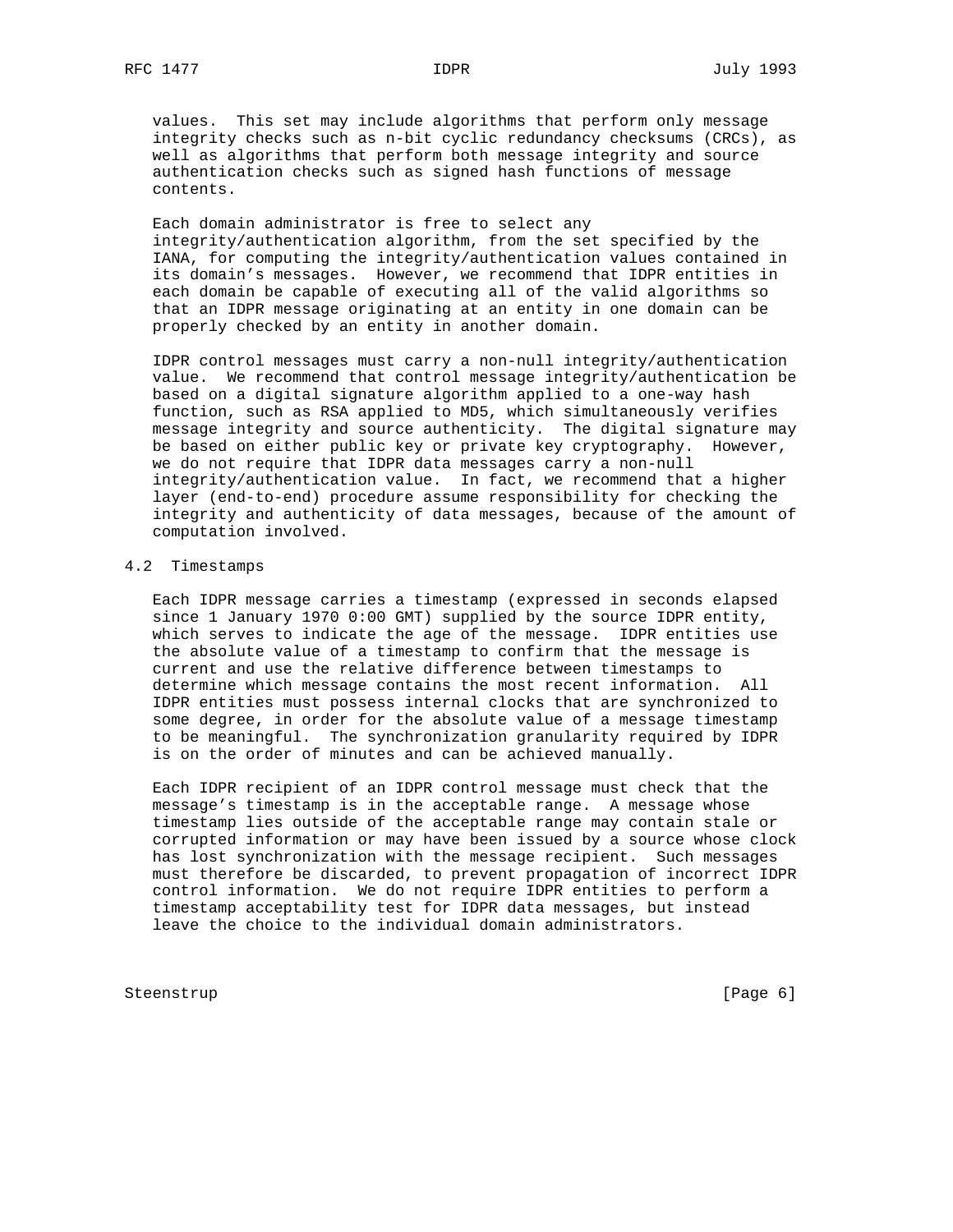# 5. Size Considerations

 IDPR provides policy routing among administrative domains and has been designed to accommodate an Internet containing tens of thousands of domains, supporting diverse source and transit policies.

 In order to construct policy routes, route servers require routing information at the domain level only; no intra-domain details need be included in IDPR routing information. Thus, the size of the routing information database maintained by a route server depends on the number of domains and transit policies and not on the number hosts, gateways, or networks in the Internet.

 We expect that, within a domain, a pair of IDPR entities will normally be connected such that when the primary intra-domain route fails, the intra-domain routing procedure will be able to use an alternate route. In this case, a temporary intra-domain failure is invisible at the inter-domain level. Thus, we expect that most intra-domain routing changes will be unlikely to force inter-domain routing changes.

 Policy gateways distribute routing information when detectable inter-domain changes occur but may also elect to distribute routing information periodically as a backup. Thus, policy gateways do not often need to generate and distribute routing information messages, and the frequency of distribution of these messages depends only weakly on intra-domain routing changes.

 IDPR entities rely on intra-domain routing procedures operating within domains to transport inter-domain messages across domains. Hence, IDPR messages must appear well-formed according to the intra domain routing procedures and addressing schemes in each domain traversed; this requires appropriate header encapsulation of IDPR messages at domain boundaries. Only policy gateways and route servers must be capable of handling IDPR-specific messages; other gateways and hosts simply treat the encapsulated IDPR messages like any other. Thus, for the Internet to support IDPR, only a small proportion of Internet entities require special IDPR software.

 With domain-level routes, many different traffic flows may use not only the same policy route but also the same path, as long their source domains, destination domains, and requested services are identical. Thus, the size of the forwarding information database maintained by a policy gateway depends on the number of domains and source policies and not on the number of hosts in the Internet. Moreover, memory associated with failed, expired, or disused paths can be reclaimed for new paths, and thus forwarding information for many paths can be accommodated.

Steenstrup [Page 7]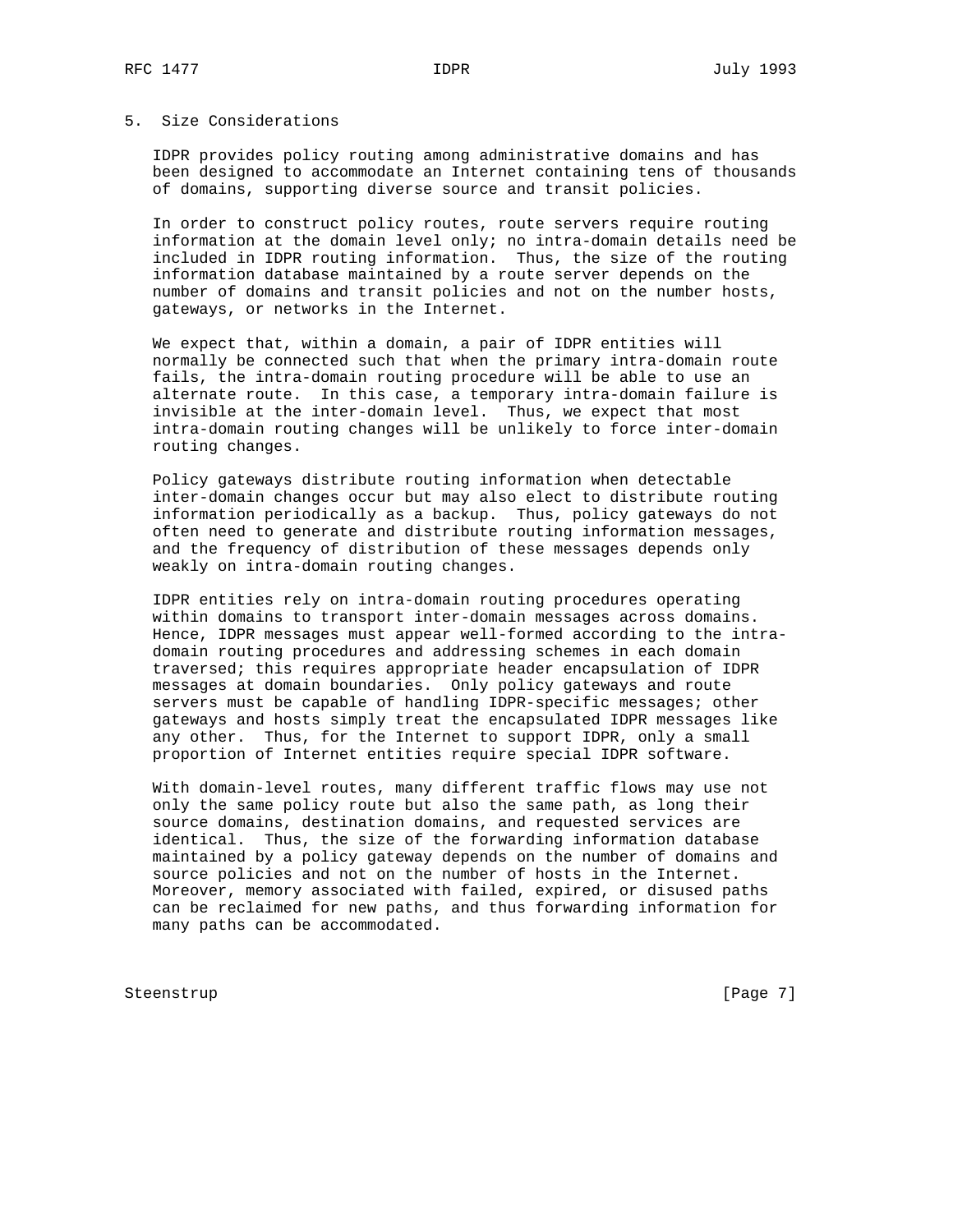## 6. Interactions with Other Inter-Domain Routing Procedures

 We believe that many Internet domains will benefit from the introduction of IDPR. However, the decision to support IDPR in a given domain is an individual one, left to the domain administrator; not all domains must support IDPR.

 Within a domain that supports IDPR, other inter-domain routing procedures, such as BGP and EGP, can comfortably coexist. Each inter-domain routing procedure is independent of the others. The domain administrator determines the relationship among the inter domain routing procedures by deciding which of its traffic flows should use which inter-domain routing procedures and by configuring this information for use by the policy gateways.

 Hosts in stub domains may have strict service requirements and hence will benefit from the policy routing provided by IDPR. However, the stub domain itself need not support IDPR in order for its traffic flows to use IDPR routes. Instead, a "proxy domain" may perform IDPR functions on behalf of the stub. The proxy domain must be reachable from the stub domain according to an inter-domain routing procedure independent of IDPR. Administrators of the stub and potential proxy domains mutually negotiate the relationship. Once an agreement is reached, the administrator of the stub domain should provide the proxy domain with its hosts' service requirements.

 IDPR policy routes must traverse a contiguous set of IDPR domains. Hence, the degree of IDPR deployment in transit domains will determine the availability of IDPR policy routes for Internet users. For a given traffic flow, if there exists no contiguous set of IDPR domains between the source and destination, the traffic flow relies on an alternate inter-domain routing procedure to provide a route. However, if there does exist a contiguous set of IDPR domains between the source and destination, the traffic flow may take advantage of policy routes provided by IDPR.

7. Implementation Experience

 To date, there exist two implementations of IDPR: one an independent prototype and the other an integral part of the gated UNIX process. We describe each of these implementations and our experience with them in the following sections.

7.1 The Prototype

 During the summer of 1990, the IDPR development group consisting of participants from USC, SAIC, and BBN began work on a UNIX-based software prototype of IDPR, designed for implementation in Sun

Steenstrup [Page 8]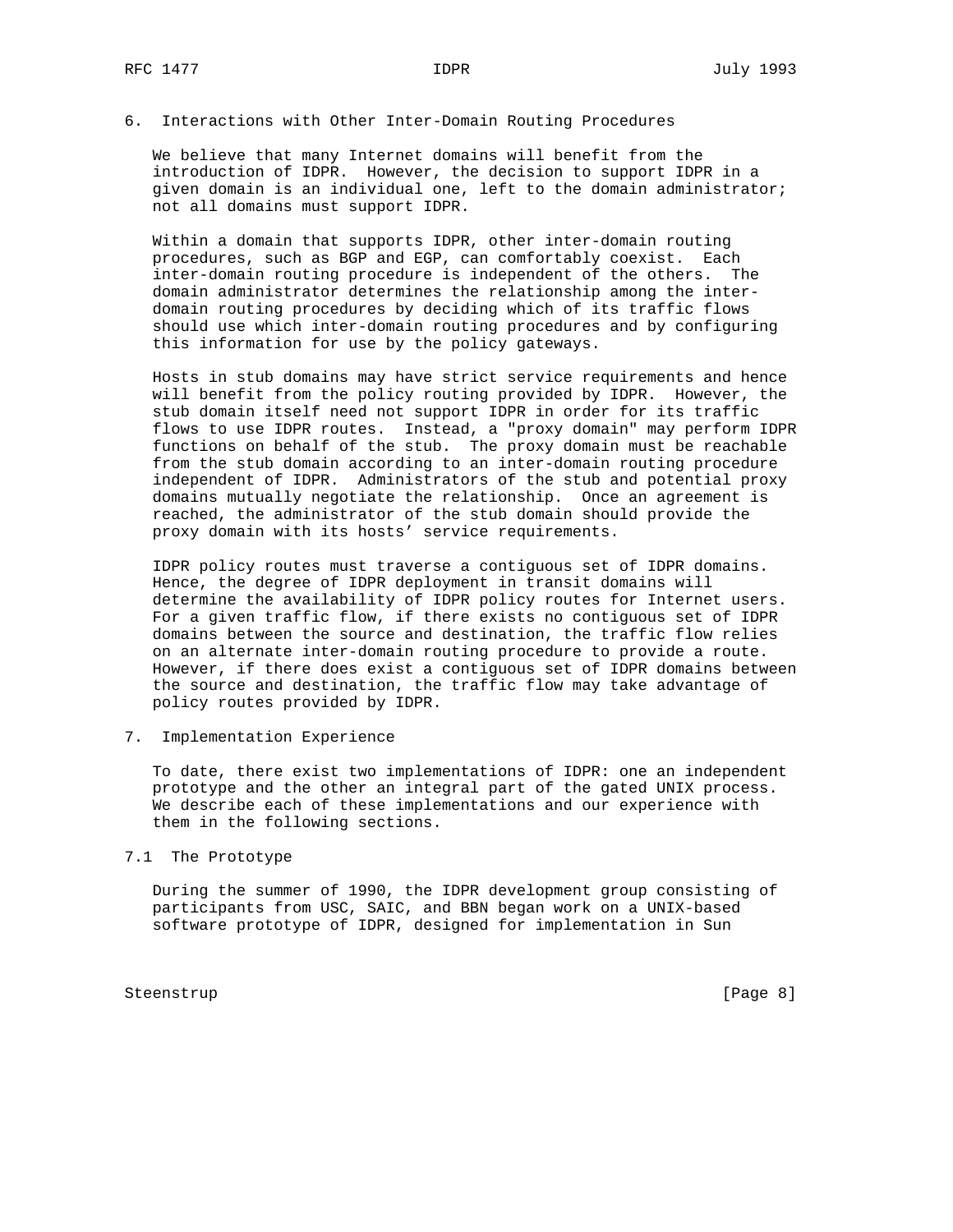workstations. This prototype consisted of multiple user-level processes to provide the basic IDPR functions together with kernel modifications to speed up IDPR data message forwarding.

 Most, but not all, of the IDPR functionality was captured in the prototype. In the interests of producing working software as quickly as possible, we intentionally left out of the IDPR prototype support for source policies and for multiple policy gateways connecting two domains. This simplified configuration and route generation without compromising the basic functionality of IDPR.

 The IDPR prototype software was extensively instrumented to provide detailed information for monitoring its behavior. The instrumentation allowed us to detect events including but not limited to:

- Change in policy gateway connectivity to adjacent domains.
- Change in transit policies configured for a domain.
- Transmission and reception of link state routing information.
- Generation of policy routes, providing a description of the actual route.
- Transmission and reception of path control information.
- Change of path state, such as path setup or teardown.

 With the extensive behavioral information available, we were able to track most events occurring in our test networks and hence determine whether the prototype software provided the expected functionality.

## 7.1.1 Test Networks

 In February 1991, the IDPR development group began experimenting with the completed IDPR prototype software. Each IDPR development site had its own testing environment, consisting of a set of interconnected Sun workstations, each workstation performing the functions of a policy gateway and route server:

- USC used a laboratory test network consisting of SPARC1+ workstations, each pair of workstations connected by an Ethernet segment. The topology of the test network could be arbitrarily configured.
- SAIC used Sun3 workstations in networks at Sparta and at MITRE. These two sites were connected through Alternet using a 9.6kb SLIP

Steenstrup [Page 9]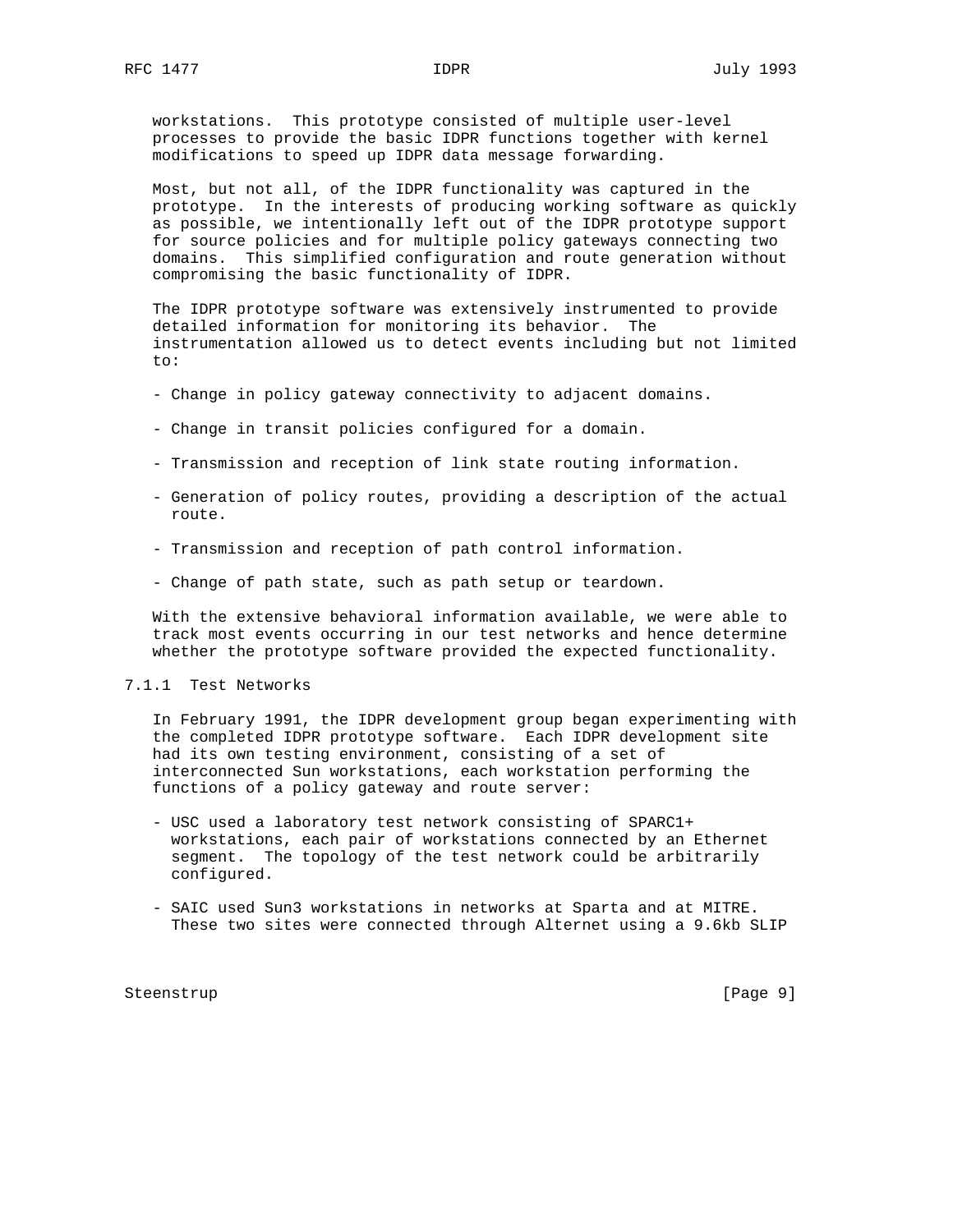link and through an X.25 path across the DCA EDN testbed.

 - BBN used SPARC1+ workstations at BBN and ISI connected over both DARTnet and TWBnet.

#### 7.1.2 Experiments

 The principal goal of our experiments with the IDPR prototype software was to provide a proof of concept. In particular, we set out to verify tha t the IDPR prototype software was able to:

- Monitor connectivity across and between domains.
- Update routing information when inter-domain connectivity changed or when new transit policies were configured.
- Distribute routing information to all domains.
- Generate acceptable policy routes based on current link state routing information.
- Set up and maintain paths for these policy routes.
- Tear down paths that contained failed components, supported stale policies, or attained their maximum age.

 Furthermore, we wanted to verify that the IDPR prototype software quickly detected and adapted to those events that directly affected policy routes.

 The internetwork topology on which we based most of our experiments consisted of four distinct administrative domains connected in a ring. Two of the four domains served as host traffic source and destination, AD S and AD D respectively, while the two intervening domains provided transit service for the host traffic, AD T1 and AD T2. AD S and AD D each contained a single policy gateway that connected to two other policy gateways, one in each transit domain. AD T1 and AD T2 each contained at most two policy gateways, each policy gateway connected to the other and to a policy gateway in the source or destination domain. This internetwork topology provided two distinct inter-domain routes between AD S and AD D, allowing us to experiment with various component failure and transit policy reconfiguration scenarios in the transit domains.

 For the first set of experiments, we configured transit policies for AD T1 and AD T2 that were devoid of access restrictions. We then initialized each policy gateway in our internetwork, loading in the domain-specific configurations and starting up the IDPR processes.

Steenstrup [Page 10]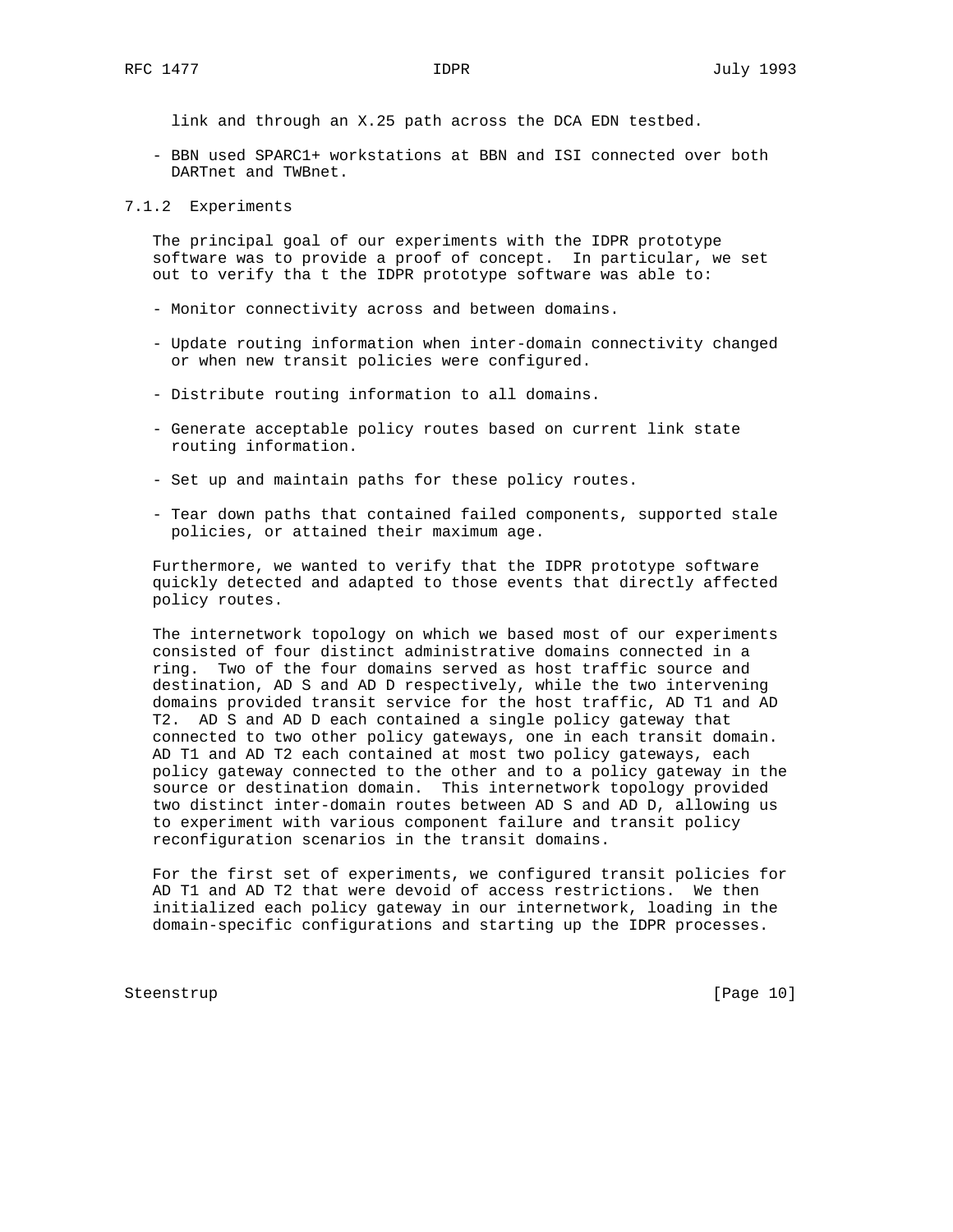In our experiments, we did not use mapping servers; instead, we configured address/domain mapping tables in each policy gateway.

 After policy gateway initialization, we observed that each policy gateway immediately determined the connectivity to policy gateways in its own domain and in the adjacent domains. The representative policy gateway in each domain then generated a routing information message that was received by all other policy gateways in the internetwork.

 To test the route generation and path setup functionality of the IDPR prototype software, we began a telnet session between a host in AD S and a host in AD D. We observed that the telnet traffic prompted the path agent resident in the policy gateway in AD S to request a policy route from its route server. The route server then generated a policy route and returned it to the path agent. Using the policy route supplied by the route server, the path agent initiated path setup, and the telnet session was established immediately.

 Having confirmed that the prototype software satisfactorily performed the basic IDPR functions, we proceeded to test the software under changing network conditions. The first of these tests showed that the IDPR prototype software was able to deal successfully with a component failure along a path. To simulate a path component failure, we terminated the IDPR processes on a policy gateway in the transit domain, AD T1, traversed by the current path. The policy gateways on either side of the failed policy gateway immediately detected the failure. Next, these two policy gateways, representing two different domains, each issued a routing information message indicating the connectivity change and each initiated path teardown for its remaining path section.

 Once the path was torn down, the path agent agent in AD S requested a new route from its route server, to carry the existing telnet traffic. The route server, having received the new routing information messages, proceeded to generate a policy route through the other transit domain, AD T2. Then, the path agent in AD S set up a path for the new route supplied by the route server. Throughout the component failure and traffic rerouting, the telnet session remained intact.

 At this point, we restored the failed policy gateway in AD T1 to the functional state, by restarting its IDPR processes. The restored policy gateway connectivity prompted the generation and distribution of routing information messages indicating the change in domain connectivity.

Steenstrup [Page 11]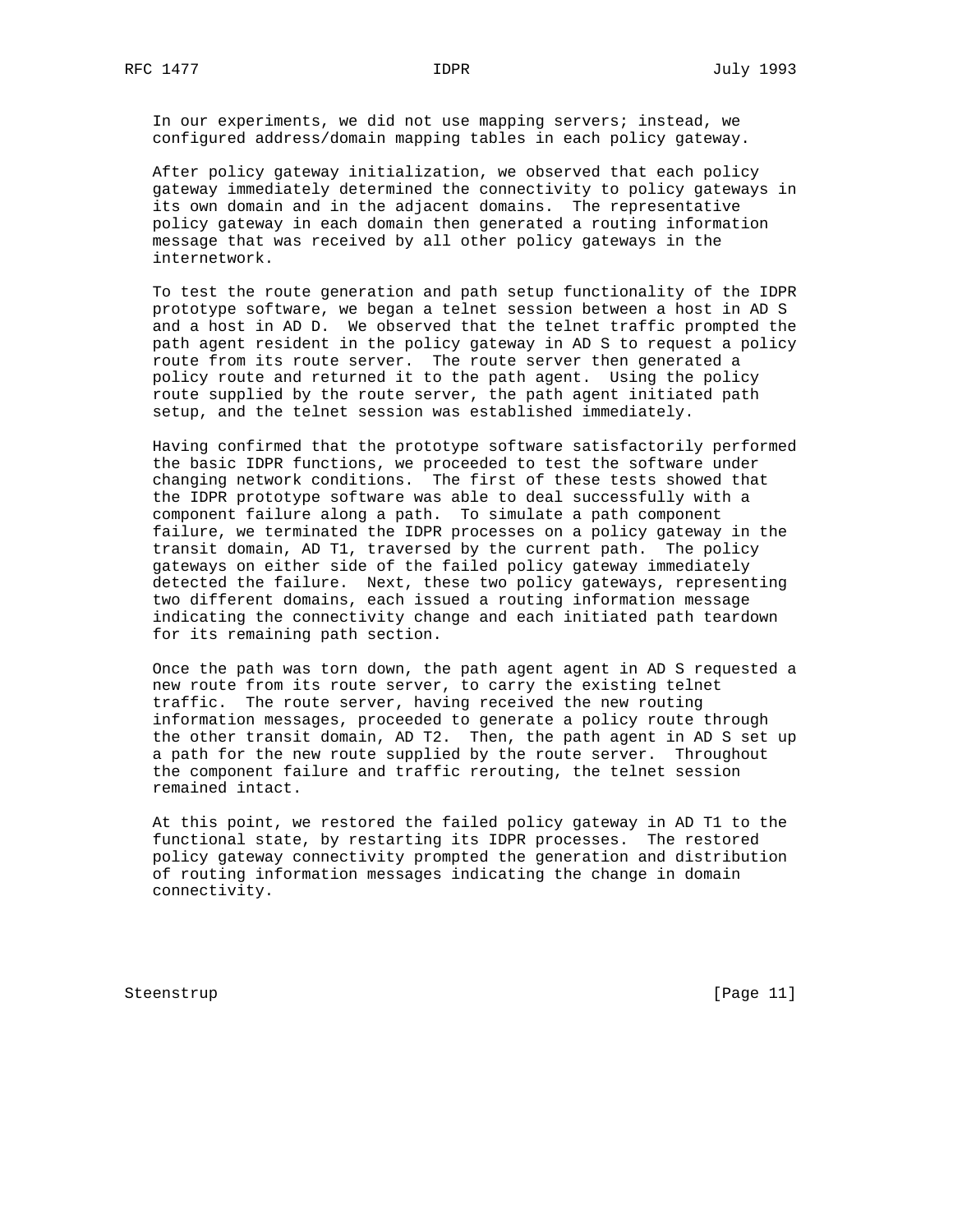Having returned the internetwork topology to its initial configuration, we proceeded to test that the IDPR prototype software was able to deal successfully with transit policy reconfiguration. The current policy route carrying the telnet traffic traversed AD T2. We then reconfigured the transit policy for AD T2 to preclude access of traffic travelling from AD S to AD D. The transit policy reconfiguration prompted both the distribution of routing information advertising the new transit policy for AD T2 and the initiation of path teardown.

 Once the path was torn down, the path agent in AD S requested a new route from its route server, to carry the existing telnet traffic. The route server, having received the new routing information message, proceeded to generate a policy route through the original transit domain, AD T1. Then, the path agent in AD S set up a path for the new route supplied by the route server. Throughout the policy reconfiguration and rerouting, the telnet session remained intact.

 This set of experiments, although simple, tested all of the major functionality of the IDPR prototype software and demonstrated that the prototype software could quickly and accurately adapt to changes in the internetwork.

## 7.1.3 Performance Analysis

 We (USC and SAIC members of the IDPR development group) evaluated the performance of the path setup and message forwarding portions of the IDPR prototype software. For path setup, we measured the amount of processing required at the source path agent and at intermediate policy gateways during path setup. For message forwarding, we compared the processing required at each policy gateway when using IDPR forwarding with IP encapsulation and when using only IP forwarding. We also compared the processing required when no integrity/authentication value was calculated for the message and when the RSA/MD4 algorithms were employed.

 Our performance measurements were encouraging, but we have not listed them here. We emphasize that although we tried to produce efficient software for the IDPR prototype, we were not able to devote much effort to optimizing this software. Hence, the performance measurements for the IDPR prototype software should not be blindly extrapolated to other implementations of IDPR. To obtain a copy of the performance measurements for path setup and message forwarding in the IDPR prototype software, contact Robert Woodburn (woody@sparta.com) and Deborah Estrin (estrin@usc.edu).

Steenstrup [Page 12]